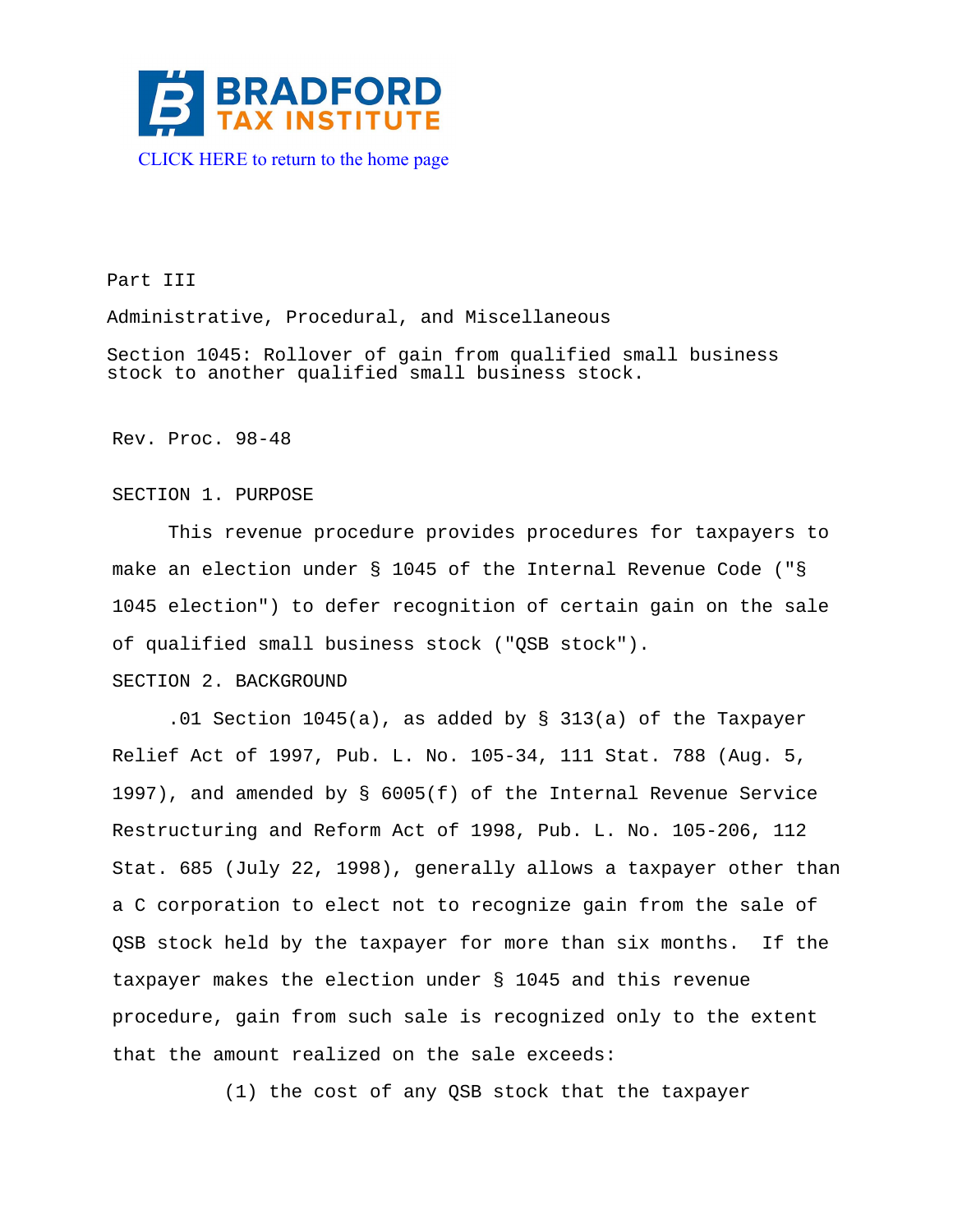purchases during the 60-day period beginning on the date of sale, reduced by

(2) any portion of the cost of the replacement QSB stock that was previously taken into account under § 1045. However, the election is not available to defer any gain on the sale that is treated as ordinary income for purposes of the Code.

.02 Under § 1045(b), "qualified small business stock" has the same meaning as provided in § 1202(c).

.03 Section 1045(b)(5) provides that, for QSB stock held through passthrough entities, rules similar to the rules of § 1202(g) apply for purposes of § 1045. For example, a passthrough entity may make a § 1045 election if the entity sells QSB stock held for more than six months and purchases replacement QSB stock during the 60-day period beginning on the date of the sale. The benefit of deferral with respect to a sale of QSB stock by the passthrough entity will flow through to taxpayers (other than C corporations) that held interests in the entity during the entire period in which the entity held the QSB stock. Also, for example, if a passthrough entity sells QSB stock held for more than six months, an individual who has held an interest in the entity during the entire period in which the entity held the QSB stock and who purchases replacement QSB stock during the 60-day period beginning on the date of the sale of the QSB stock may make the § 1045 election with respect to the individual's share of any gain on the sale that the entity does not defer under § 1045.

-2-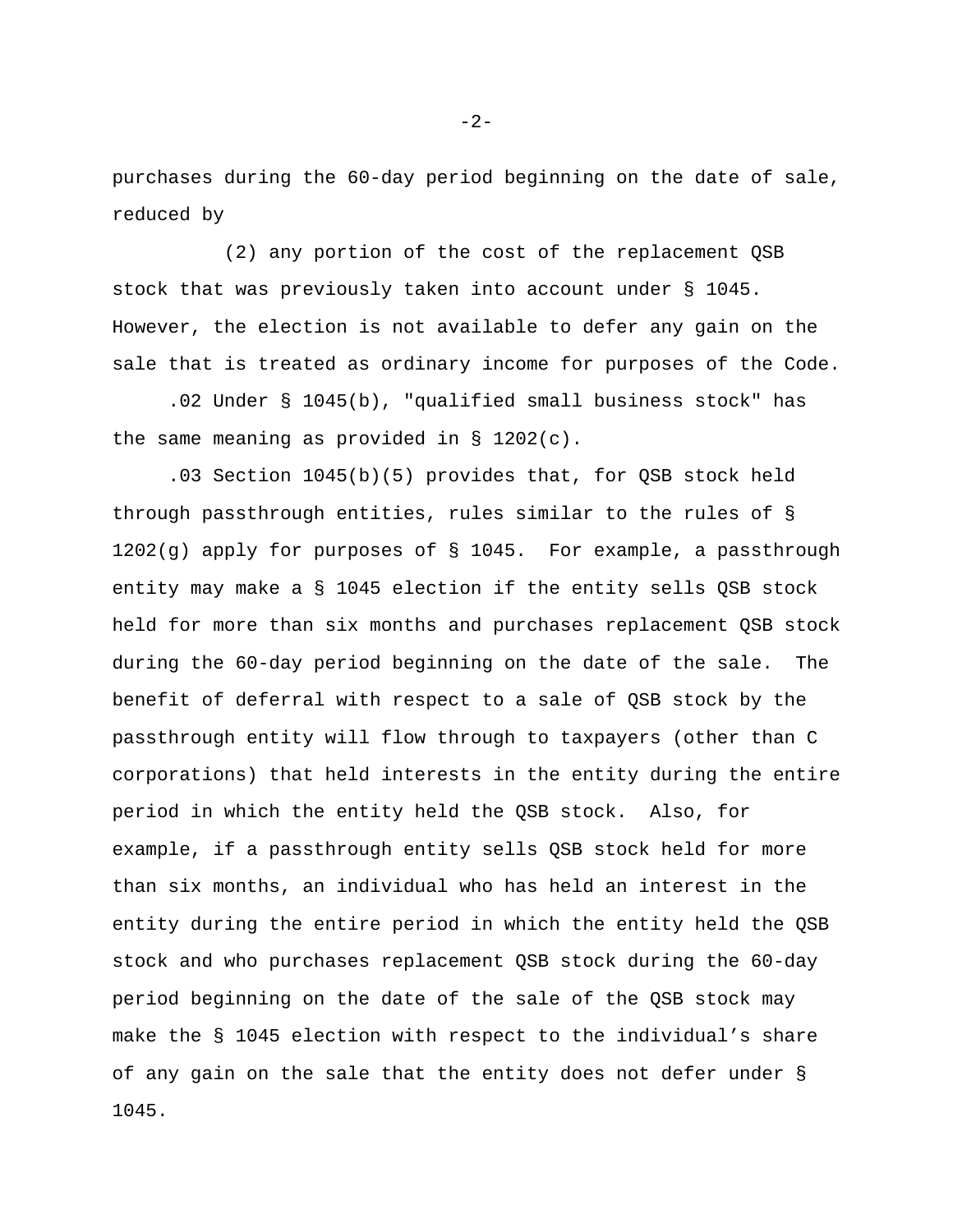SECTION 3. PROCEDURE

.01 Time for Making the Election.

A § 1045 election must be made on or before the later of December 31, 1998, or the due date (including extensions) for filing the income tax return for the taxable year in which the QSB stock is sold.

.02 Manner of Making the Election.

(1) In general. Except as provided in section  $3.02(2)$ of this revenue procedure, the election is made by:

(a) reporting the entire gain from the sale of QSB stock on Schedule D, Capital Gains and Losses, of the return in accordance with the instructions for Schedule D;

(b) writing "section 1045 rollover" directly below the line on which the gain is reported; and

(c) entering the amount of the gain deferred under § 1045 on the same line as (ii) above, as a loss, in accordance with the instructions for Schedule D.

(2) Transition rule. If gain is reportable on a return filed before October 21, 1998, and the return does not satisfy the requirements of section 3.02(1) of this revenue procedure but discloses the gain and includes an affirmative statement to the effect that a § 1045 election applies to the gain, the requirements of section 3.02(1) will be treated as satisfied and an amended return is not required to make the § 1045 election. Otherwise, an original or amended return satisfying the requirements of section 3.02(1) of this revenue procedure is

 $-3-$